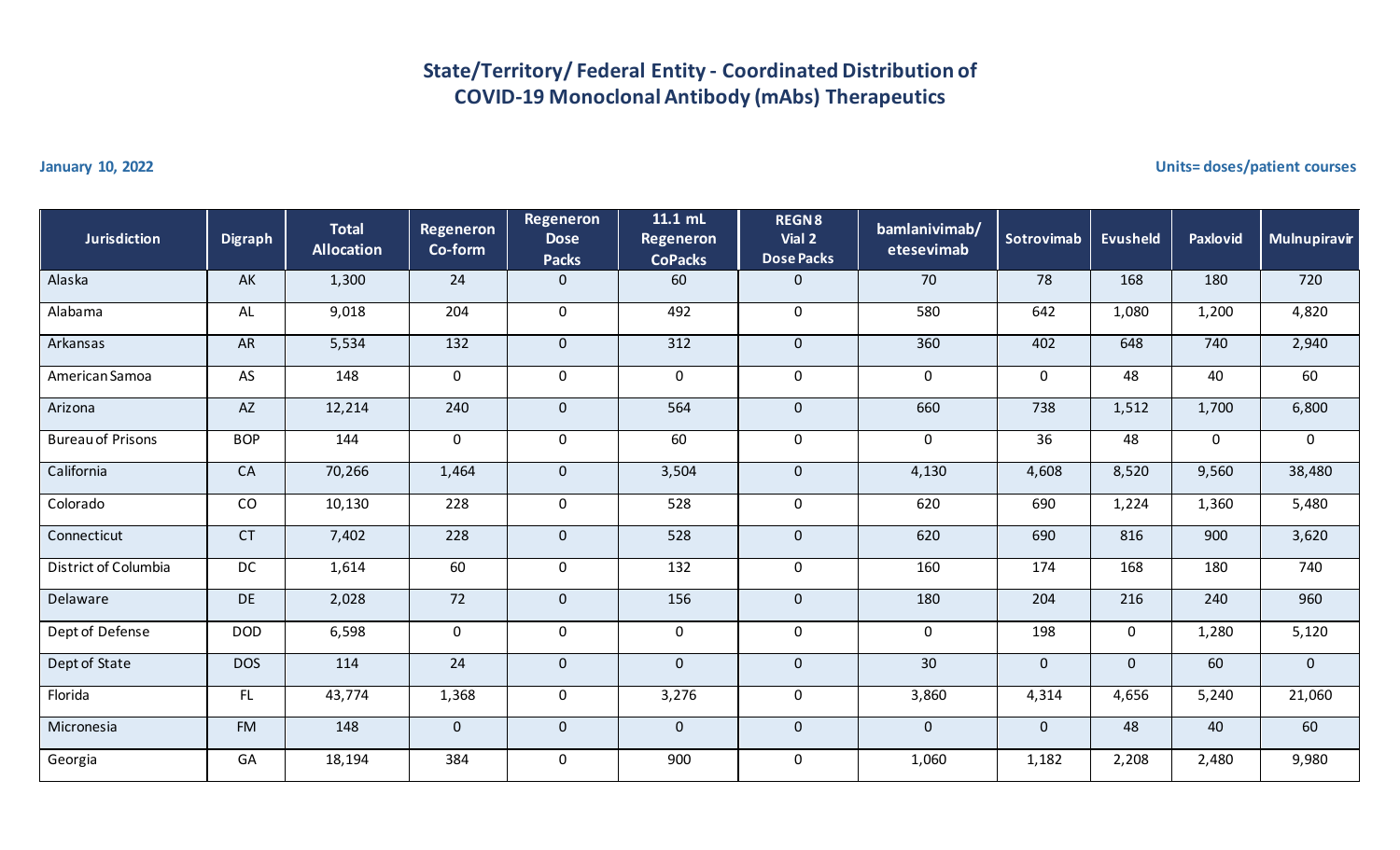| <b>Jurisdiction</b>                             | <b>Digraph</b> | <b>Total</b><br><b>Allocation</b> | <b>Regeneron</b><br>Co-form | Regeneron<br><b>Dose</b><br><b>Packs</b> | 11.1 mL<br>Regeneron<br><b>CoPacks</b> | <b>REGN8</b><br>Vial 2<br><b>Dose Packs</b> | bamlanivimab/<br>etesevimab | Sotrovimab      | <b>Evusheld</b> | Paxlovid | Mulnupiravir    |
|-------------------------------------------------|----------------|-----------------------------------|-----------------------------|------------------------------------------|----------------------------------------|---------------------------------------------|-----------------------------|-----------------|-----------------|----------|-----------------|
| Guam                                            | GU             | 310                               | 12                          | $\mathbf 0$                              | 12                                     | $\mathbf{0}$                                | 20                          | 18              | 48              | 40       | 160             |
| Hawaii                                          | H1             | 2,776                             | 72                          | $\mathbf 0$                              | 168                                    | $\mathbf 0$                                 | 190                         | 210             | 336             | 360      | 1,440           |
| Health Resources and<br>Services Administration | <b>HRSA</b>    | 75,000                            | $\mathbf 0$                 | $\mathbf 0$                              | $\mathbf 0$                            | $\mathbf 0$                                 | $\overline{0}$              | $\mathbf 0$     | $\mathbf 0$     | 15,000   | 60,000          |
| Iowa                                            | IA             | 5,280                             | 84                          | $\mathbf 0$                              | 180                                    | $\mathbf 0$                                 | 220                         | 240             | 696             | 780      | 3,080           |
| Immigration and<br><b>Customs Enforcement</b>   | ICE            | 144                               | $\overline{24}$             | $\mathbf 0$                              | $\mathbf 0$                            | $\mathbf 0$                                 | $\overline{20}$             | $\overline{36}$ | 24              | 20       | $\overline{20}$ |
| Idaho                                           | ID             | 2,638                             | $\overline{36}$             | $\mathbf 0$                              | $\overline{72}$                        | $\mathbf 0$                                 | 80                          | $\overline{90}$ | 360             | 400      | 1,600           |
| Indian Health Service                           | <b>IHS</b>     | 6,400                             | $\mathbf{0}$                | $\mathbf 0$                              | $\overline{0}$                         | 1,000                                       | $\overline{0}$              | 1,500           | 600             | 660      | 2,640           |
| Illinois                                        | IL             | 26,086                            | 792                         | $\mathbf 0$                              | 1,908                                  | $\boldsymbol{0}$                            | 2,250                       | 2,508           | 2,808           | 3,160    | 12,660          |
| Indiana                                         | IN             | 12,398                            | 312                         | $\mathbf{0}$                             | $732$                                  | $\mathbf{0}$                                | 860                         | 954             | 1,440           | 1,620    | 6,480           |
| Kansas                                          | KS             | 5,564                             | 156                         | $\mathbf 0$                              | 360                                    | $\mathbf 0$                                 | 430                         | 474             | 624             | 700      | 2,820           |
| Kentucky                                        | KY             | 8,504                             | 216                         | $\mathbf 0$                              | 516                                    | $\mathbf 0$                                 | 610                         | 678             | 984             | 1,100    | 4,400           |
| Louisiana                                       | LA             | 9,158                             | 264                         | $\mathbf 0$                              | 624                                    | $\boldsymbol{0}$                            | 740                         | 822             | 1,008           | 1,140    | 4,560           |
| Massachusetts                                   | <b>MA</b>      | 14,434                            | 444                         | $\mathbf 0$                              | 1,068                                  | $\overline{0}$                              | 1,250                       | 1,392           | 1,560           | 1,740    | 6,980           |
| Maryland                                        | MD             | 12,148                            | 360                         | $\mathbf 0$                              | 864                                    | $\mathbf 0$                                 | 1,010                       | 1,134           | 1,320           | 1,480    | 5,980           |
| Maine                                           | <b>ME</b>      | 2,312                             | 36                          | $\mathbf 0$                              | 60                                     | $\mathbf{0}$                                | 80                          | 84              | 312             | 360      | 1,380           |
| Marshall Islands                                | MH             | 148                               | $\mathbf 0$                 | $\mathbf 0$                              | 0                                      | $\mathbf 0$                                 | $\mathbf 0$                 | $\mathbf 0$     | 48              | 40       | 60              |
| Michigan                                        | MI             | 19,308                            | 504                         | $\mathbf 0$                              | 1,200                                  | $\mathbf{0}$                                | 1,410                       | 1,566           | 2,208           | 2,480    | 9,940           |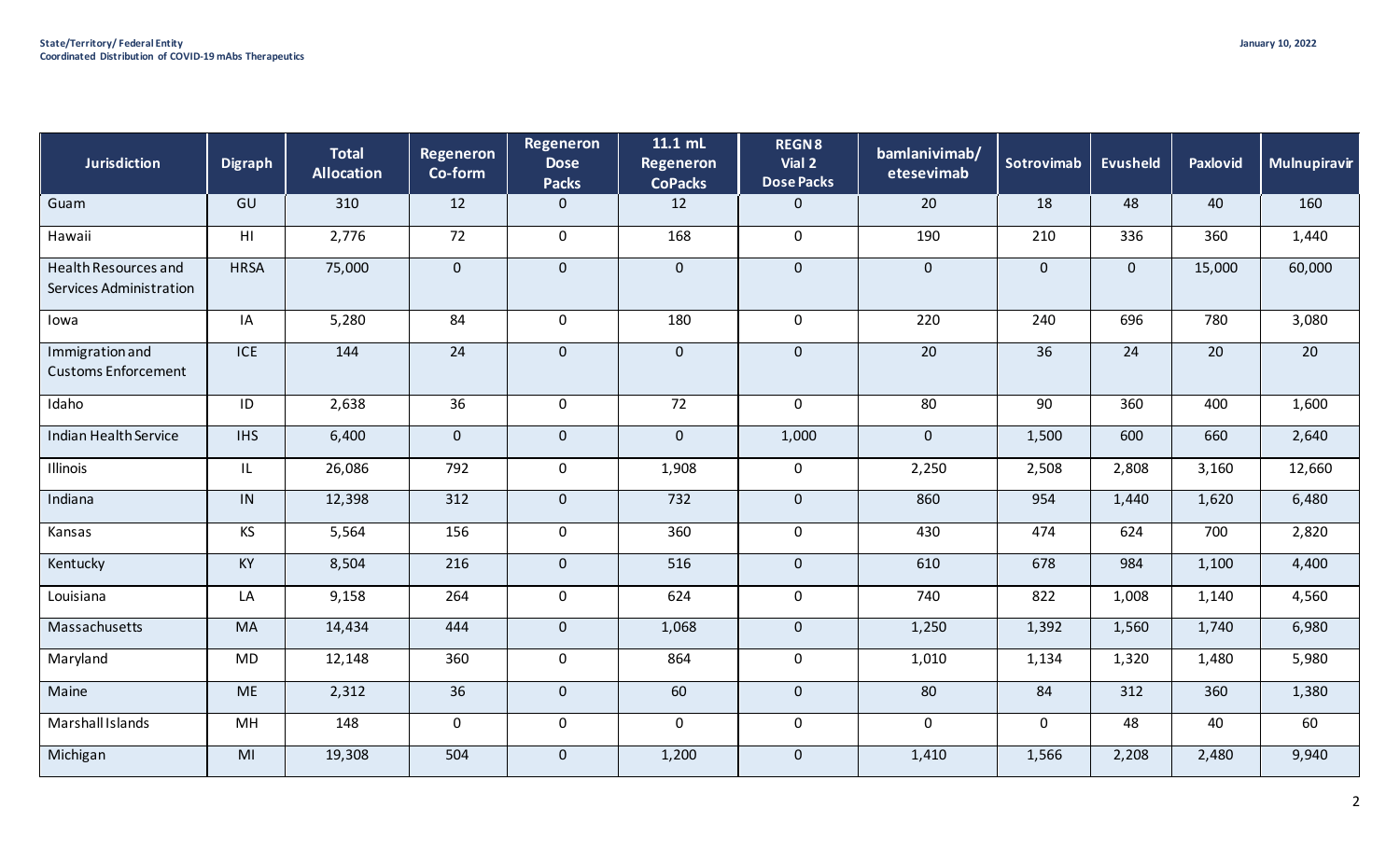| <b>Jurisdiction</b>         | <b>Digraph</b> | <b>Total</b><br><b>Allocation</b> | Regeneron<br>Co-form | Regeneron<br><b>Dose</b><br><b>Packs</b> | 11.1 mL<br>Regeneron<br><b>CoPacks</b> | <b>REGN8</b><br>Vial 2<br><b>Dose Packs</b> | bamlanivimab/<br>etesevimab | Sotrovimab | <b>Evusheld</b> | Paxlovid | Mulnupiravir |
|-----------------------------|----------------|-----------------------------------|----------------------|------------------------------------------|----------------------------------------|---------------------------------------------|-----------------------------|------------|-----------------|----------|--------------|
| Minnesota                   | MN             | 9,356                             | 156                  | $\mathbf 0$                              | 348                                    | $\mathbf 0$                                 | 410                         | 462        | 1,200           | 1,360    | 5,420        |
| Missouri                    | <b>MO</b>      | 11,298                            | 264                  | $\mathbf 0$                              | 624                                    | $\mathbf{0}$                                | 730                         | 816        | 1,344           | 1,500    | 6,020        |
| Northern Mariana<br>Islands | <b>MP</b>      | 210                               | 12                   | $\mathbf 0$                              | 12                                     | $\mathbf 0$                                 | 20                          | 18         | 48              | 40       | 60           |
| Mississippi                 | <b>MS</b>      | 5,626                             | 144                  | $\mathbf{0}$                             | 336                                    | $\overline{0}$                              | 400                         | 438        | 648             | 740      | 2,920        |
| Montana                     | MT             | 1,770                             | $\overline{24}$      | $\mathbf 0$                              | 60                                     | $\mathbf 0$                                 | 60                          | 66         | 240             | 260      | 1,060        |
| North Carolina              | NC             | 18,832                            | 432                  | $\mathbf{0}$                             | 1,032                                  | $\overline{0}$                              | 1,220                       | 1,356      | 2,232           | 2,500    | 10,060       |
| North Dakota                | <b>ND</b>      | 1,354                             | 24                   | $\mathbf 0$                              | 60                                     | $\mathbf 0$                                 | 70                          | 72         | 168             | 200      | 760          |
| Nebraska                    | <b>NE</b>      | 3,320                             | 72                   | $\mathbf{0}$                             | 156                                    | $\overline{0}$                              | 180                         | 204        | 408             | 460      | 1,840        |
| New Hampshire               | N <sub>H</sub> | 2,582                             | 60                   | $\mathbf 0$                              | $\overline{132}$                       | $\mathbf 0$                                 | 150                         | 168        | 312             | 360      | 1,400        |
| New Jersey                  | NJ             | 20,054                            | 756                  | $\mathbf 0$                              | 1,800                                  | $\mathbf 0$                                 | 2,120                       | 2,370      | 1,968           | 2,200    | 8,840        |
| New Mexico                  | <b>NM</b>      | 3,658                             | 72                   | $\mathbf 0$                              | 156                                    | $\mathbf 0$                                 | 190                         | 204        | 456             | 520      | 2,060        |
| Nevada                      | <b>NV</b>      | 5,142                             | 96                   | $\mathbf{0}$                             | 228                                    | $\overline{0}$                              | 270                         | 300        | 648             | 720      | 2,880        |
| New York                    | <b>NY</b>      | 44,578                            | 1,656                | $\mathbf 0$                              | 3,948                                  | $\mathbf 0$                                 | 4,660                       | 5,202      | 4,392           | 4,920    | 19,800       |
| Ohio                        | OH             | 22,164                            | 552                  | $\mathbf{0}$                             | 1,320                                  | $\mathbf 0$                                 | 1,550                       | 1,734      | 2,568           | 2,880    | 11,560       |
| Oklahoma                    | OK             | 6,632                             | 120                  | $\mathbf 0$                              | 264                                    | $\mathbf 0$                                 | 320                         | 348        | 840             | 940      | 3,800        |
| Oregon                      | <b>OR</b>      | 7,182                             | 120                  | $\mathbf{0}$                             | 288                                    | $\mathbf 0$                                 | 330                         | 372        | 912             | 1,040    | 4,120        |
| Pennsylvania                | PA             | 24,844                            | 624                  | $\mathbf 0$                              | 1,476                                  | $\mathbf 0$                                 | 1,740                       | 1,944      | 2,880           | 3,220    | 12,960       |
| <b>Puerto Rico</b>          | PR             | 6,956                             | 204                  | $\mathbf 0$                              | 480                                    | $\mathbf 0$                                 | 560                         | 624        | 768             | 860      | 3,460        |